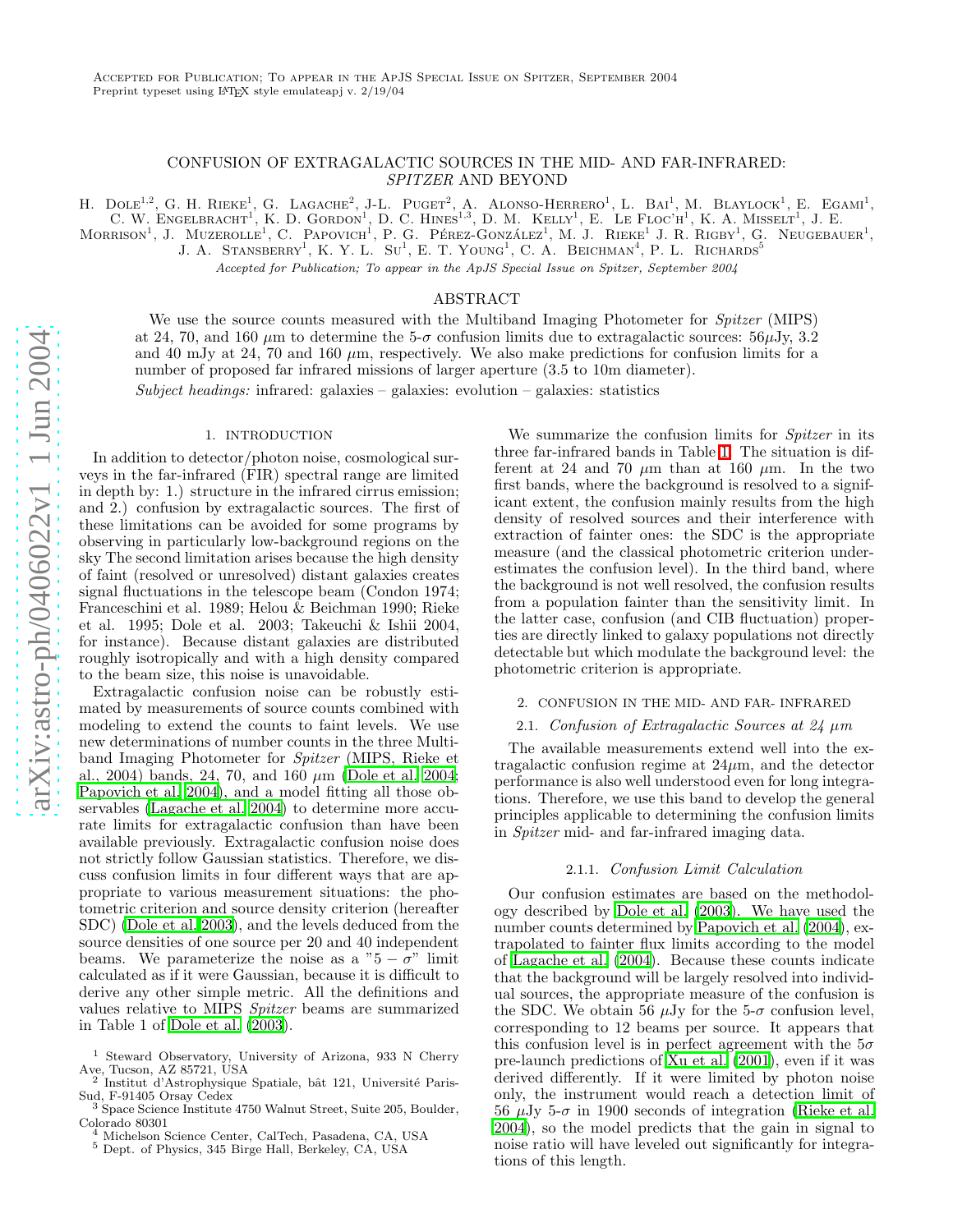

<span id="page-1-1"></span>FIG. 1.— Evolution of  $\sigma_{tot}$  (resulting contribution from the confusion noise and instrument noise, and derived from the Gaussian fit in the brightness map pixel histogram) as a function of integration time, with a fit (dash) of the form:  $\sigma_{tot}^2 = \sigma_{inst}^2 + \sigma_{confBr}^2 =$  $At^{-1} + C^2$ . Dot-dash: constant term C. Dot:  $\sqrt{A/t}$  term. Top panel (a): 70  $\mu$ m. Middle panel (b): 160  $\mu$ m. Notice the different scales in time (seconds) and  $\sigma_{tot}$  (in brightness  $\mu$ Jy/arcsec<sup>2</sup>).

There is excellent agreement between the observed 80% completeness level and source density of [Papovich et al.](#page-3-1) [\(2004\)](#page-3-1), and our SDC confusion level. However, it should be possible in principle to integrate below the 56  $\mu$ Jy level, on a selected field of very low source density. In the "GOODS Test Field" in ELAIS N1 (described in Papovich et al. 2004), we estimate the area suitable for a deeper integration to be about 5% of the field area.

### 2.1.2. Noise Analysis

We desired a test of these predictions that was as much as possible independent of assumptions about the infrared galaxy population. For this purpose, we have characterized the noise in the 24  $\mu$ m data from the ELAIS N1 field, the deepest observation obtained to date at this wavelength. We selected a very cleanly reduced region in the field, about 2 x 4 arcmin in size. We prepared two versions of the image in this region, both reduced identically, but one with an integration of 630 seconds and the other with an integration of 3800 seconds. We determined the pixel signal histogram in two ways. 1.) On a small region that also appeared to be free of detected sources, we verified that the standard deviation as measured in these histograms scaled inversely with the square root of the integration time. 2.) On the entire 2 x 4 arcmin region, we fitted it with a Gaussian of width fixed to the expectation for detector/photon noise. We required this Gaussian to fit only the negative side of the histogram, on the assumption that there were no negative sources. We took the departure of the measured histogram from this fit toward positive fluctuations to be the influence of (at least) sources in the field. We measured the extension of the distribution toward positive values at half maximum. We found that the positive-going width of the distribution was larger than the pure detector/photon noise expectation by a factor of 1.7, in qualitative agreement with the effects of confusion. These excess fluctuations likely result from a combined effect of extragalactic sources, faint cirrus and

<span id="page-1-0"></span>TABLE 1  $Spitzer$  MIPS CONFUSION LEVELS<sup>a</sup>

|                   | $24 \mu m$ | $70 \mu m$ | $160 \mu m$ |
|-------------------|------------|------------|-------------|
|                   | $[\mu Jy]$ | [mJy]      | [mJy]       |
| $SDC^b$           | 56         | 3.2        | 40          |
| $20b^c$           | 71         | 3.5        | 45          |
| $40b^d$           | 141        | 6.3        | 63          |
| Phot <sup>e</sup> | 8          | 0.7        | 45          |

NOTE.  $-$  (a) with [Lagache et al.](#page-3-2) [\(2004\)](#page-3-2) model. (b) Using the Source Density criterion [\(Dole et al. 2003](#page-3-3)). (c) Using the flux corresponding to one source per 20 beams. (d) Using the flux corresponding to one source per 40 beams. (e) Using the standard photometric criterion and  $q = 4$ , for illustration.

zodiacal light gradient. It is not clear at this stage which component dominates the fluctuations.

### 2.1.3. Monte Carlo Simulation

To empirically quantify the effect of confusion, we carried out a Monte Carlo simulation of source extraction under the conditions appropriate for the Spitzer deep  $24\mu$ m exposures. The approach is described in detail by Rieke et al. (1995). We built up a test field by distributing confusing sources randomly according to a power law distribution matching the faint *Spitzer* number counts. Each source was entered as an Airy pattern. A test source of known amplitude was added to the center of the array, along with Gaussian noise. The sources were then identified using a modified CLEAN algorithm and finally the signal to noise was measured in a master array built up from the results of the CLEAN process, and in extraction apertures of various sizes. An important aspect of this simulation is that it combines the effects of neighboring bright sources and of the underlying, unresolved distribution of faint ones, in a consistent manner. It should give a good measure of the confusion noise independent of the division between source density and photometric criteria.

In the simulation, we excluded all objects brighter than  $400\mu$ Jy to avoid undo noise from bright-source artifacts. The first set of runs tested the extraction of a  $56\mu$ Jy source in an 0.8  $\lambda$ /D beam, the beam size previously indicated to provide optimum performance in a heavily confusion-limited situation (Rieke et al. 1995 - this result was confirmed by the new calculations). We made 1200 runs for an integration time long enough to drive detector/photon noise down to  $12.5\mu\text{Jy}$ , 5- $\sigma$ . They yielded a net 5- $\sigma$  limit of 60 $\mu$ Jy: removing the detector/photon noise leaves  $59\mu$ Jy of confusion noise. That is, this approach agrees well with the SDC-determined limit of  $56\mu$ Jy.

We also simulated the results to be expected from shorter integration times. For example, if the  $5-\sigma$  detec- $\text{tor}/\text{photon noise limit}$  was set to  $65\mu\text{Jy}$ , then the indicated 5- $\sigma$  level of confusion noise was 76 $\mu$ Jy, significantly poorer than from the simulation of very long integrations. This effect probably results from the increased uncer-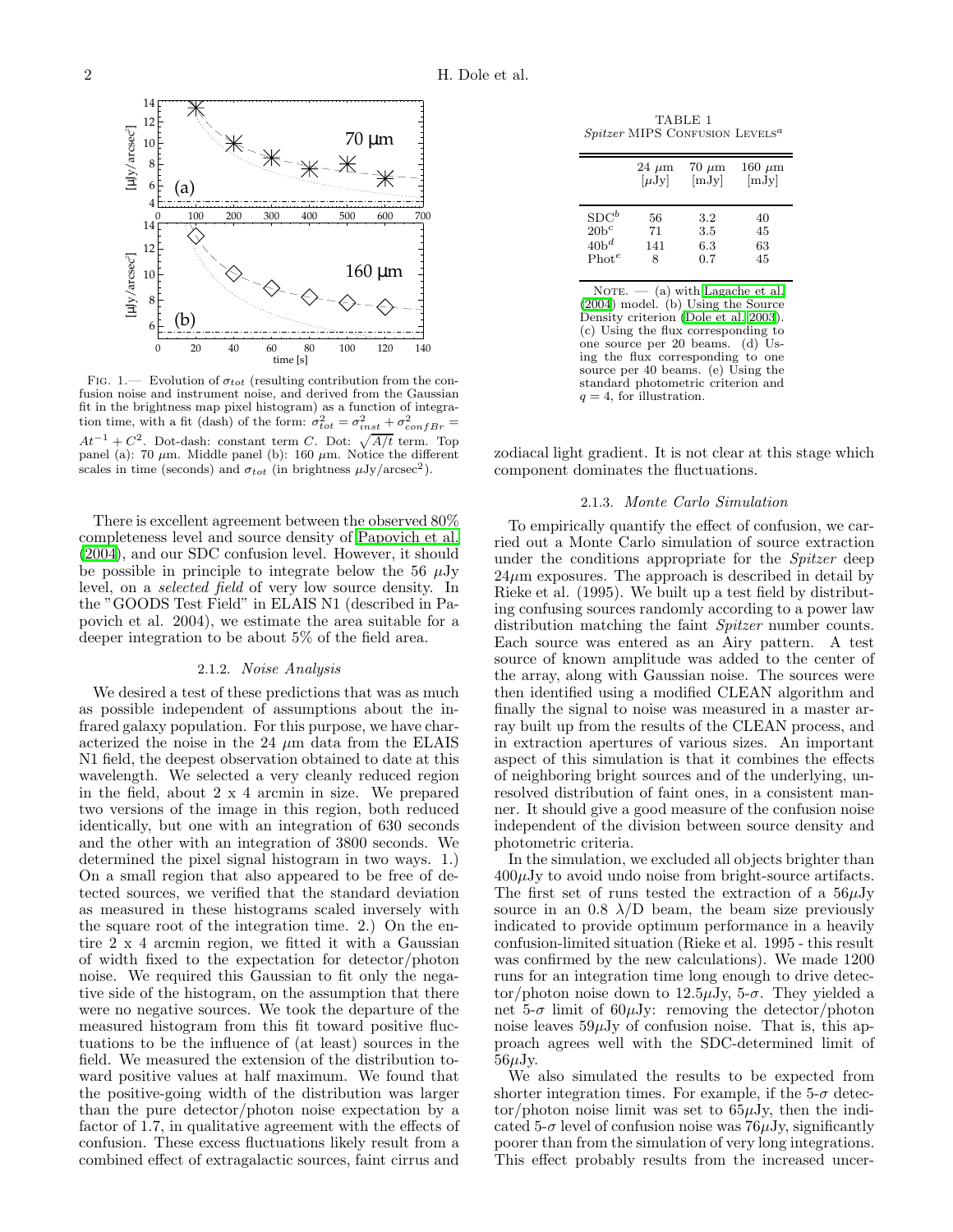tainty in source centroiding and the resulting lower accuracy in extracting accurate source measurements from a confused field. To test this hypothesis further, we simulated extraction of a  $36\mu$ Jy source in the high signal-tonoise integration case, and found that the indicated  $5-\sigma$ confusion limit rose to  $64\mu$ Jy, confirming the effect.

### 2.2. Confusion by Extragalactic Sources at 70  $\mu$ m

At 70  $\mu$ m, we again use the number counts [\(Dole et al.](#page-3-0) [2004\)](#page-3-0) as the basic input to determining the confusion level. The updated model of [Lagache et al. \(2004\)](#page-3-2) was used to extrapolate the counts and to derive updated confusion limits. The use of a model is critical in this case because the contribution of unresolved sources is not negligible. We derive a confusion level at 70  $\mu$ m of 3.2 mJy using the SDC (Table [1\)](#page-1-0). The differential source counts are almost flat (when divided by the Euclidean component), and the contribution from unresolved sources is much smaller than that of the resolved sources. These results demonstrate that the SDC estimate is the appropriate one, that is, the confusion is dominated by faint resolved sources rather than the unresolved background due to even fainter objects. Further details are given in Table [1.](#page-1-0) From the instrument radiometric model, we estimate that about 1800 seconds of integration would be required to reach this limit.

Again, we sought to check these results by a pure fluctuation analysis on the data without referring to galaxy population models. We used the data described by [Dole et al. \(2004\)](#page-3-0) for the Chandra Deep Field South. We determined the evolution of  $\sigma_{tot}$ , the standard deviation of a Gaussian fitted to the surface brightness distribution as a check of the results from extrapolating number counts downward. Data were combined into 6 mosaics corresponding to 100s to 600s integration time per sky pixel with 100s steps. Figure [1a](#page-1-1) shows the evolution of  $\sigma_{tot70}$  with time. We do not observe substantial flattening in the  $\sigma_{tot70}$  time evolution. We conclude that MIPS  $70 \mu m$  surveys do not reach yet the confusion limit after 600s of integration. An estimate of the confusion level is given by fitting the time evolution of  $\sigma_{tot70}$ . We find that the detector/photon noise will be roughly equal to the confusion noise at  $\geq 800$  seconds of integration, with large uncertainties because the fluctuation curve is still dropping almost as the square root of the integration time at the longest integration available. As at  $24\mu$ m, this result is in satisfactory agreement with the integration time predicted by the SDC modeling.

#### 2.3. Confusion by Extragalactic Sources at  $160 \mu m$

The data used at 160  $\mu$ m are also described by [Dole et al. \(2004\)](#page-3-0). The [Lagache et al. \(2004\)](#page-3-2) model predicts a confusion level of 40 mJy (Table [1\)](#page-1-0). From the instrument radiometric model, we estimate that about 70 seconds of integration would be required to reduce the instrument and photon noise to the level of the confusion noise.

A similar fluctuation analysis as at 70  $\mu$ m was conducted at 160  $\mu$ m, where 6 mosaics corresponding to integration times of 20 to 120s (with 20s steps) were studied. Analyzing the fluctuations is more difficult in this case since bright sources in the Euclidean regime contaminate the statistics, and since the map S/N is not uniform. Nevertheless, we estimate from Figure [1b](#page-1-1) that



<span id="page-2-0"></span>Fig. 2.— Confusion level vs Telescope Diameter, predicted by the Source Density Criterion [\(Dole et al. 2003](#page-3-3)) with the updated model of [Lagache et al. \(2004](#page-3-2)), at 24 (plus), 70 (star) and 160  $\mu$ m (diamond). Diameters refer to Spitzer, Herschel and SPICA, JWST and SAFIR. Dash: inverse square diameter law shown for illustration.

the confusion and detector/photon noise should be equal at about 95 seconds of integration, in good agreement with the result from the SDC analysis.

## 2.4. Confusion by Galactic Cirrus

Another sensitivity limitation arises due to the structure of the IR cirrus. To estimate how this cirrus emission may affect the source detectability, we compared the 80% completeness limit in sky regions characterized by different cirrus background levels, using simulations as described in [Papovich et al. \(2004](#page-3-1)). We used a dedicated engineering observation in Draco of a bright cirrus, of HI column density  $n_{HI}$  varying between 4 and  $14 \times 10^{20}$  cm<sup>-2</sup>. At 24 $\mu$ m, we find a relatively weak effect, and derive a completeness degradation of 15% ( $\sim 50 \mu$ Jy increase from  $340\mu$ Jy) between the dark and the bright parts of the cirrus field. The effects of cirrus are more conspicuous at  $70\mu$ m. We reach a  $80\%$  completeness in Draco of ∼17mJy and ∼27mJy. In a low-cirrus field (e.g., Marano) and for a similar integration time (100s), this level drops at ∼12mJy. We compared the estimates in Draco with those provided by the Performance Estimation Tool of the Spitzer Science Center and found that the measured value variations as a function of the cirrus strength are in general agreement (within 30%) with those estimated by the tool from low to medium background. This comparison will be refined as we continue to acquire far-infrared data.

#### 3. IMPLICATIONS FOR FUTURE OBSERVATORIES

A number of cryogenically-cooled space telescopes have been proposed for the MIR, the FIR and the submillimeter spectral ranges. Table [2](#page-3-6) summarizes the main characteristics of some of these observatories. Herschel [\(Pilbratt 2001\)](#page-3-7), JWST [\(Gardner 2003\)](#page-3-8), SPICA [\(Matsumoto 2003\)](#page-3-9) and SAFIR [\(Yorke et al. 2002\)](#page-3-10), have at least one photometric channel in common with MIPS. As examples, we focus on Herschel-PACS at 75 and 170  $\mu$ m, on JWST-MIRI at 24  $\mu$ m, and on SPICA and SAFIR at 24, 70 and 160  $\mu$ m, assuming in each case that the MIPS filters will be used.

For each of these observatories, we compute predictions for the confusion level for unbiased surveys using